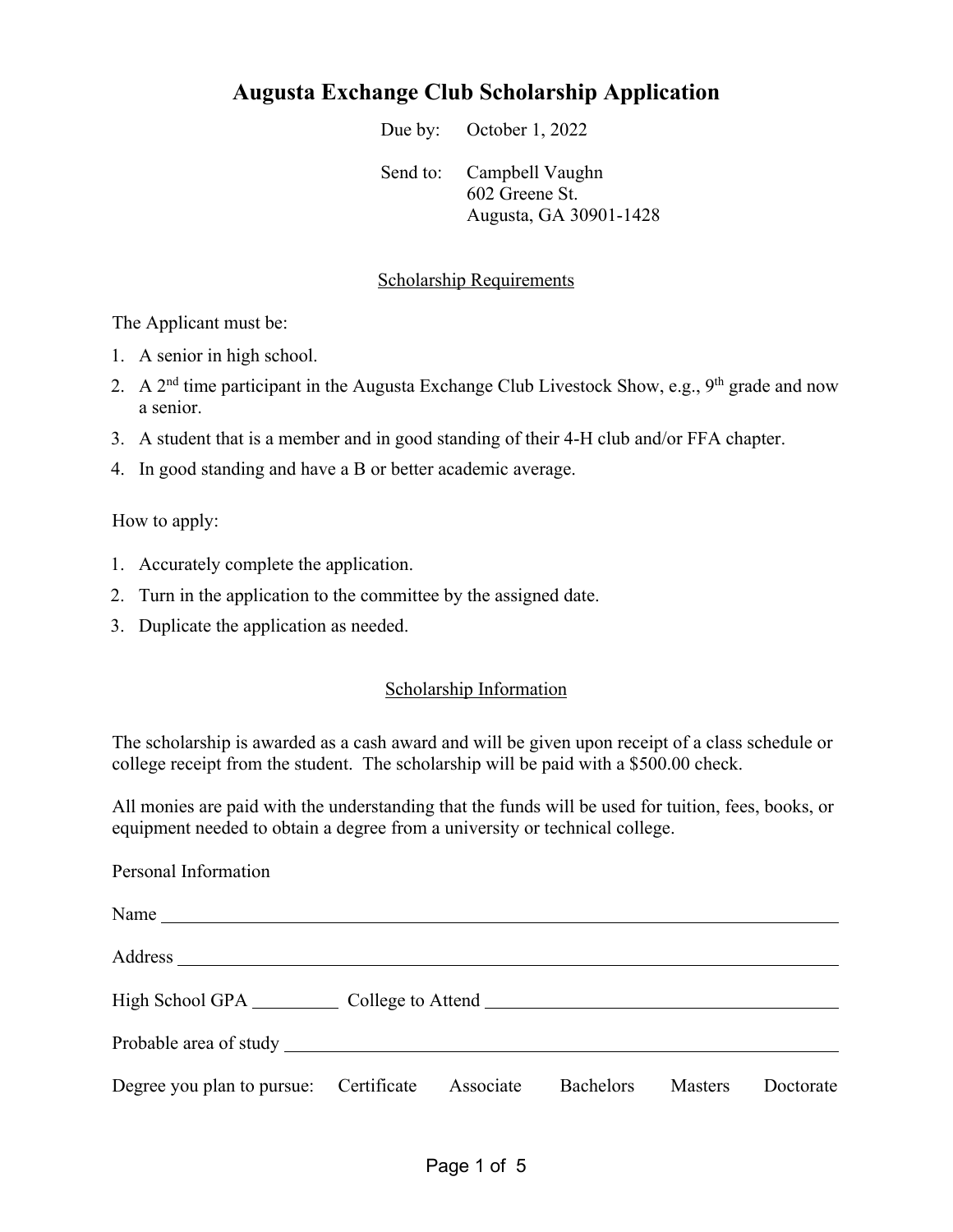Candidate's Agricultural Experiences by Year (Livestock Projects, CDE, Judging Teams, Work Experiences, Etc.)

| Year                        | 4-H - FFA Experience including Entrepreneurship, Placement,<br>Enterprise, Description, Size, Title, Site, Hours, etc. |
|-----------------------------|------------------------------------------------------------------------------------------------------------------------|
| $1st$ Year ending           |                                                                                                                        |
|                             |                                                                                                                        |
| $2nd$ Year ending           |                                                                                                                        |
|                             |                                                                                                                        |
| 3rd Year ending             |                                                                                                                        |
|                             |                                                                                                                        |
| $4th$ Year ending           |                                                                                                                        |
|                             |                                                                                                                        |
| 5 <sup>th</sup> Year ending |                                                                                                                        |
|                             |                                                                                                                        |
| $6th$ Year ending           |                                                                                                                        |
|                             |                                                                                                                        |
| 7 <sup>th</sup> Year ending |                                                                                                                        |
|                             |                                                                                                                        |
| 8 <sup>th</sup> Year ending |                                                                                                                        |
| Dec 31, $\qquad \qquad$     |                                                                                                                        |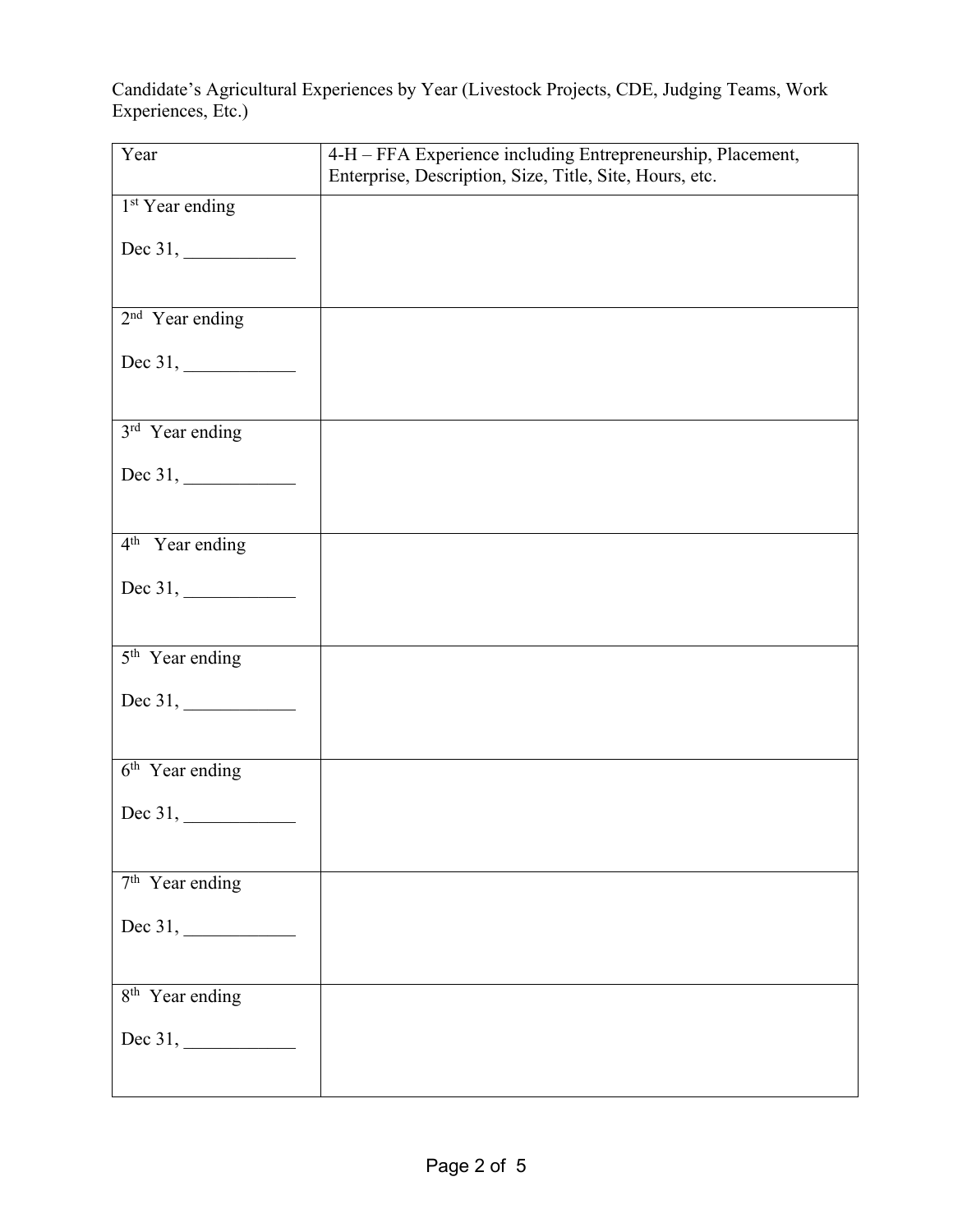Briefly describe your livestock project(s). Describe how you got started and what interested and motivated you to begin.

Describe your level of achievement and progress toward your goals, e.g., skills, scope, etc., as related to the goals and objectives described above.

Describe the personal goals, educational goals, and career goals you would like to achieve in the next ten years.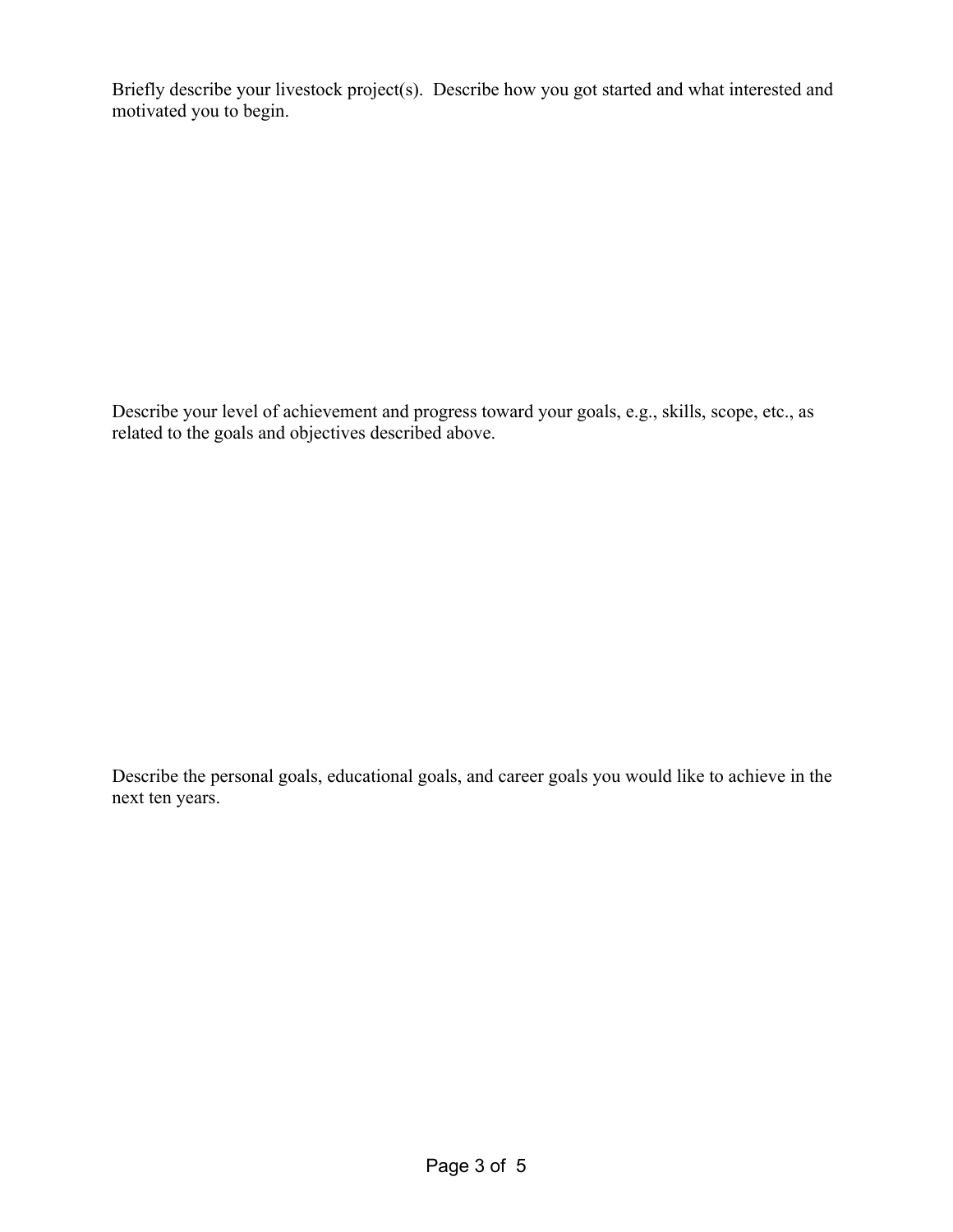| Activity | Chapter | Area/District/Regional | State | National Finals   | National |
|----------|---------|------------------------|-------|-------------------|----------|
|          |         |                        |       | Multi State Event |          |
|          |         |                        |       |                   |          |
|          |         |                        |       |                   |          |
|          |         |                        |       |                   |          |
|          |         |                        |       |                   |          |
|          |         |                        |       |                   |          |
|          |         |                        |       |                   |          |
|          |         |                        |       |                   |          |
|          |         |                        |       |                   |          |
|          |         |                        |       |                   |          |
|          |         |                        |       |                   |          |
|          |         |                        |       |                   |          |
|          |         |                        |       |                   |          |
|          |         |                        |       |                   |          |
|          |         |                        |       |                   |          |
|          |         |                        |       |                   |          |
|          |         |                        |       |                   |          |

## Leadership Activities (4-H – FFA offices held and related 4-H – FFA activities)

School and Community Activities

| Year | Activities |
|------|------------|
|      |            |
|      |            |
|      |            |
|      |            |
|      |            |
|      |            |
|      |            |
|      |            |
|      |            |
|      |            |
|      |            |
|      |            |
|      |            |
|      |            |
|      |            |